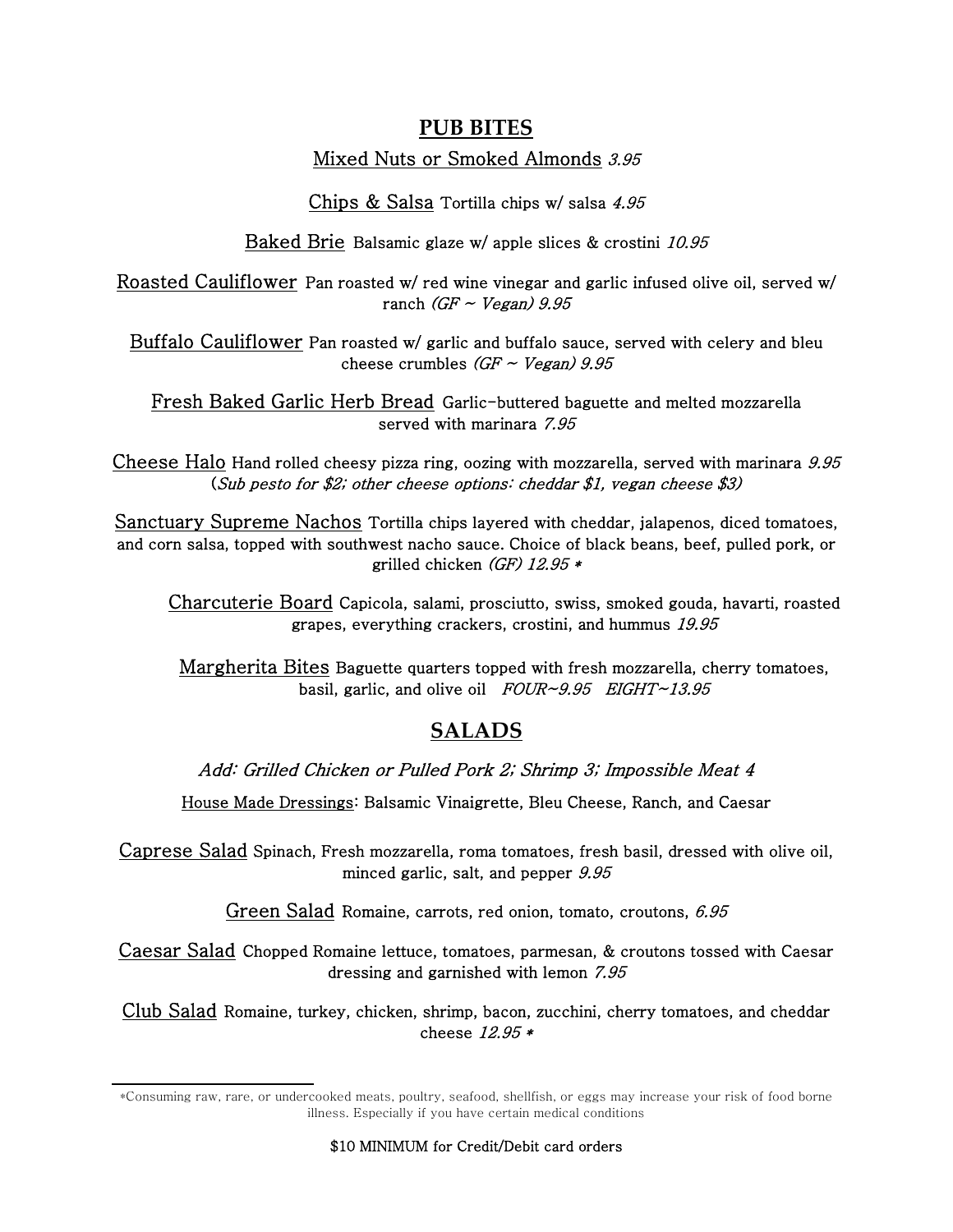## **ENTREES and PASTA**

Creamy Spinach Pesto Creamy basil pesto (includes pine nuts), parmesan cheese, and spinach, topped with mozzarella (Chicken + 2, Shrimp + 3) 10.95

Parmesan Alfredo Creamy alfredo topped with parmesan and mozzarella *(Chicken + 2,* Shrimp +3) 10.95

Vodka Shrimp House made vodka sauce and sautéed shrimp topped with parmesan, asiago, and chives  $12.95*$ 

Stuffed Zucchini Boats Hollowed out, oven–roasted zucchini stuffed with Italian sausage, onions, bell peppers, and garlic. Covered with marinara, mozzarella, and chives TWO~10.95 FOUR~14.95

Buffalo Chicken Mac N' Cheese Pasta with a house-made cheddar-buffalo sauce with bleu cheese, shredded chicken, and bacon 12.95

## **SANDWICHES**

All sandwiches include a side of Kettle Chips. Substitute a cup of soup or side salad 2

Add Applewood Bacon, Cheddar, or Bleu Cheese for 1 each. Add Impossible Meat for 3

Lamb & Swiss Lamb patties with lettuce, tomatoes & house-made caper remoulade ONE~6.95 TWO~10.95 \*

Cubano Prosciutto, pulled pork, cheddar, Canadian bacon, house-made caper remoulade, pickles, and Cuban mustard on sourdough 10.95 \*

Royal Grilled Cheese Sliced apple, gouda, mozzarella, mushroom & onion on sourdough 9.95

Pesto Caprese Basil pesto (with pine nuts), mozzarella, tomatoes, and balsamic glaze on sourdough  $9.95$ 

Pub Burger Seasoned beef patty with lettuce, tomato, and pickles on a brioche bun 10.95  $*$ 

Sanctuary Hero Pepperoni, salami, prosciutto, Italian sausage, banana peppers, and mozzarella with balsamic glaze on a garlic-buttered baguette  $12.95*$ 

Club Sandwich Buttered sourdough dressed w/ mayonnaise, turkey, bacon, lettuce, and tomato 10.95 \*

Santa Fe Burger Southwest seasoned beef patty, topped with sautéed Jalapeno and red onion, pepper jack cheese, southwest ranch, and BBQ sauce 12.95 \*

\*Consuming raw, rare, or undercooked meats, poultry, seafood, shellfish, or eggs may increase your risk of food borne illness. Especially if you have certain medical conditions

#### \$10 MINIMUM for Credit/Debit card orders